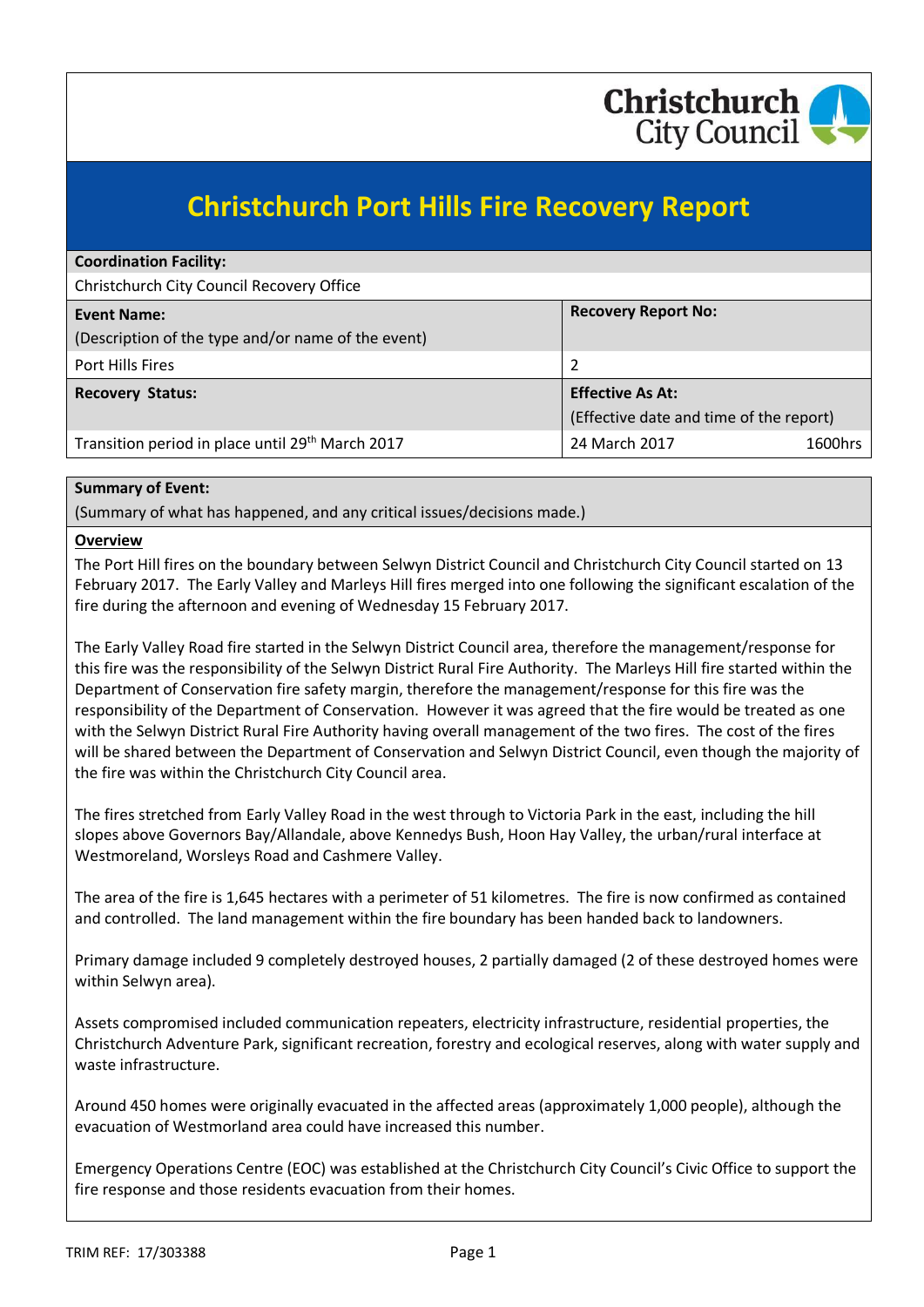A State of Emergency was declared on Tuesday 21 February and went through to Tuesday 1 March 2017.

Immediately on the expiry of the State of Emergency, a notice of a 'Local Transition Period' was put in place which is effective for 28 days, ending on 29 March 2017.

The decision to introduce a transition period under the Act is to provide the Local Recovery Managers with the powers under the CDEM Act for directing, coordinating to require information, direct evacuation, entry on premises and places, closing roads, giving directions.

## *Recovery Manager's overview*

A single Recovery Management Team was established for Christchurch City and Selwyn District Councils. The Recovery Management Team meets twice weekly to ensure that all members are working in an informed, effective and coordinate manner.

Four Task Groups have been established (Social, Natural, Built and Economic Environments). These generally meet once per week to identify recovery issues, meet with various stakeholders and residents affected by the fire.

A key goal of the Recovery Management Team is to develop a Recovery Plan which includes the immediate, medium and long term actions that need to be addressed. The ownership of the Plan will need to transfer into business as usual tasks for those agencies responsible for addressing the particular actions.

The CCC Recovery Management office is set up on the 2<sup>nd</sup> floor of civic offices. Contact details: 941-8177, email address: [Recovery@ccc.govt.nz](mailto:Recovery@ccc.govt.nz)

## *Social Environment*

### **Issues:**

## **Most Affected Residents**

- Fall into 2 categories those who lost houses, those who have other psychosocial needs
- Meeting for residents who lost houses was held on Wednesday 22nd February
- 2 personal liaison managers have been appointed as the single point of contact to address concerns raised

## **Community Recovery Meetings**

 Meetings to be held next week with 4 communities (Westmoreland 27/3, Worsleys Road and Marley's Hill 28/3, Kennedys Bush 29/3, and upper section of Dyers Pass Rd 30/3) to enable people to have their questions answered about the fires and to look at moving forward at a community level.

## **Door Knocking**

• To wait until after the meetings.

## **Agency Support**

Many thanks to the Salvation Army for their consistent and willing support.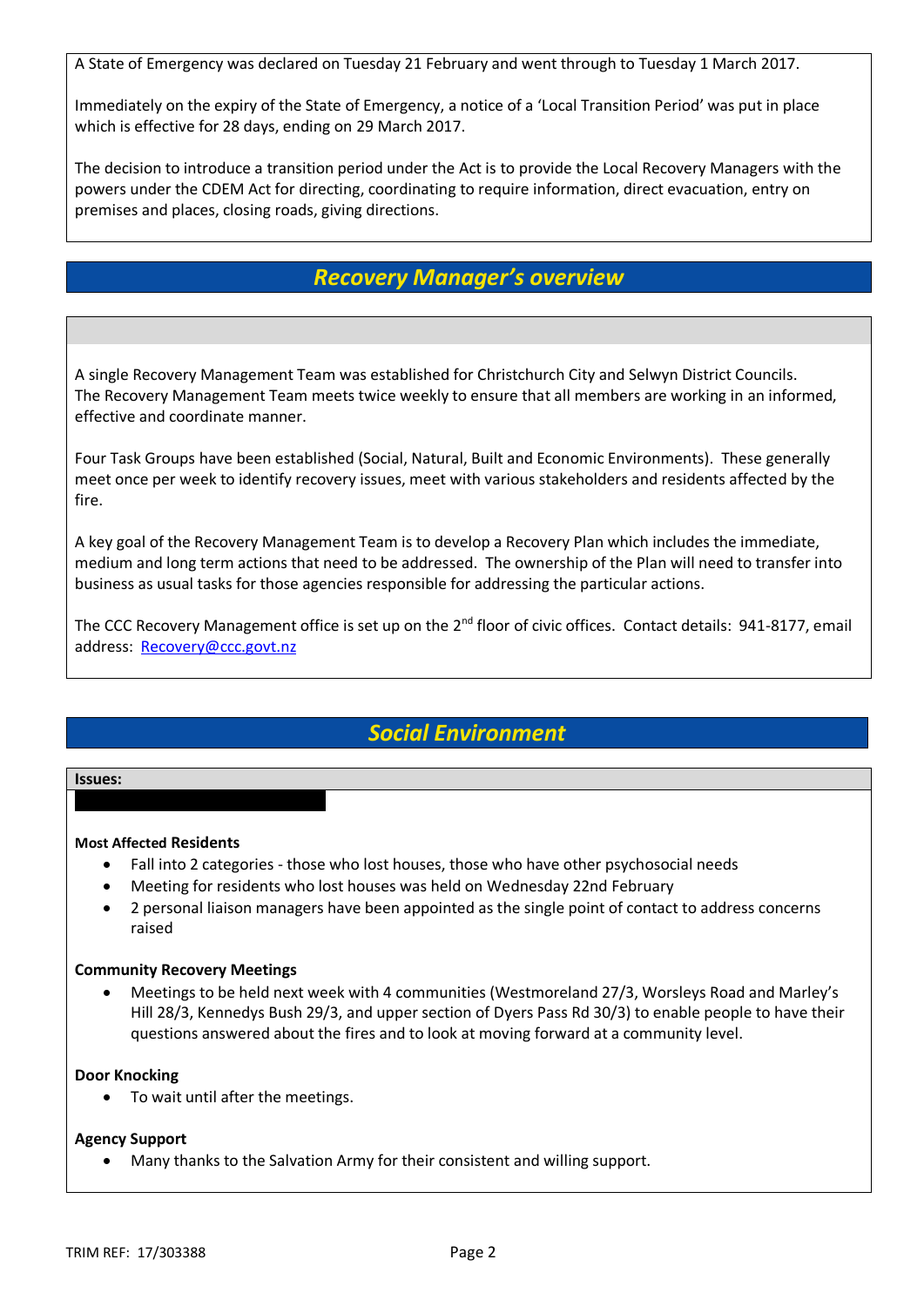## *Natural Environment*

#### **Issues:**

- More recreation tracks have reopened, including the popular Harry Ell Track
- On-going liaison with neighbours re issues of recreation access on legal roads
- Met with 10-12 'larger property' owners
- Working with neighbours on repairing CCC / private owners joint boundary fences
- Met with a member of Department of Corrections regarding:
	- o Community work Gangs who may be available to assist with clean up on public land, or for public good. Currently trying to find out what work is needed on public and private land that may be suitable.
	- $\circ$  Plant Propagation Nursery. There are nurseries within prisons that currently supply stock for Trees for Canterbury and community gardens. There is a possibility that stock could be grown and made available for 'public good/erosion control.
- Met with a member of Ministry of Social Development regarding possible use of Enhanced Task Force Green, consisting of individual teams including supervisors, to assist with clean-up work. If this was to be utilised, funding would be provided by MSD with Council having to project manage the work.
- Planning work for sediment and erosion control to protect river quality and flooding prevention
- Liaison with Community groups and ecologists on management of Council owned fire affected reserves

## *Built Environment*

#### **Issues:**

## **Life lines**

## *Roads*

- All public roads accessible with the following exception's or conditions
	- o Dyers Pass Road speed limit 50kph with no stopping for top part of route
	- o To accommodate Le Race event this weekend, Roading team will review extent of road cones along the top of the route to ensure they don't present a hazard
	- o Worsley's Road cordon still in place on each side of Port Hills where the sealed road finishes
	- o Kennedy's Bush Road cordon at each end restricting access to track
	- o Worsleys and Kennedys Bush closures to be ratified under LGA so that they remain valid should Emergency powers terminate on the 29th March

## *Water and Waste Water Services*

- Back to business as usual approach for day to day operational activities
- Engineers reviewing response to the emergency event to identify any longer term measures

## *Other Services and Installations*

• Initial reports from service providers have been received, feedback will be incorporated into Recovery Action Plan

## **Residential / Life style / Farm Properties**

- 7 properties confirmed destroyed by the fires, these families continue to be supported by welfare team, in addition first meeting with the families held on 22nd March
- Rates relief guidelines confirmed for the 7 damaged properties and any others with significant damage
- Skips continue to be provided on Worsley's Road to support clear up
- Meeting held with some of the larger land owners to identify their issues and concerns